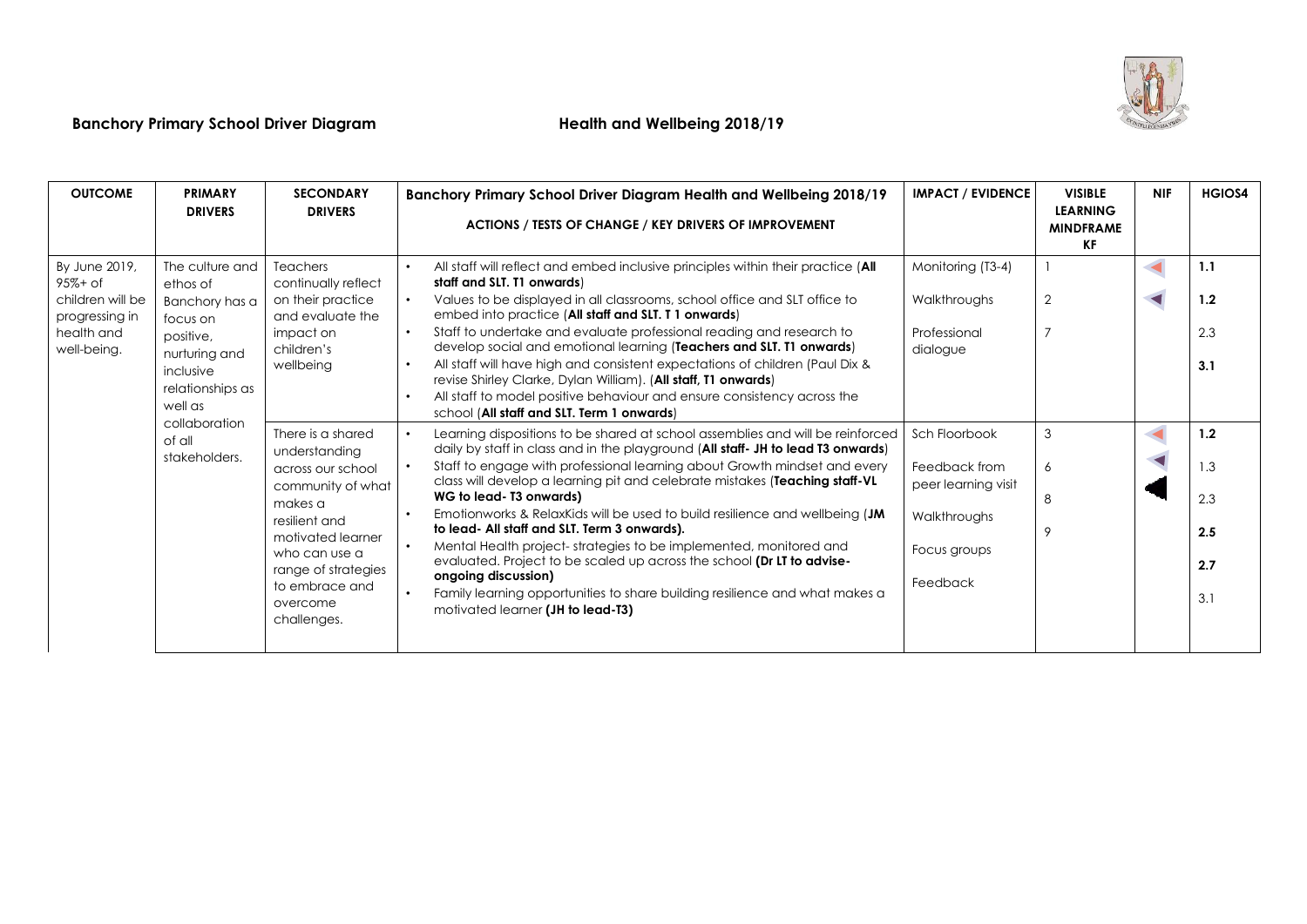

### **Challenge Questions:**

1.1 How do we know that the changes we have made have improved outcomes for children?

1.2 How do we know that our professional learning is improving outcomes for learners?

What strategies are we using to develop resilience and confidence in our learners to lead their own and others learning?

2.5 How is our family learning helping promote the wellbeing indicators? How do we know?

2.7 How do we ensure that relationships with parents, carers and families, the local community and partners are characterised by trust and respect?

3.1 How well do all staff understand their role and responsibility in supporting learners' health and wellbeing?

How do we ensure there is an ethos and culture of inclusion, participation and positive relationships across the whole learning community?

| learning and<br>effective<br>feedback, | Develop and<br>Learners will<br>understand how to<br>promote social<br>respond positively<br>and emotional<br>to different<br>teaching across<br>situations in order<br>the school with<br>to improve their<br>social and<br>emotional learning. | $\bullet$<br>$\bullet$<br>$\bullet$<br>$\bullet$                           | Introduction of class conferences after Emotionworks assemblies - 30 minutes<br>secured time per fortnight. Learners will articulate their learning as well as<br>discuss how they feel in different situations, how they would respond and how<br>they will improve situations better. (Teachers, T3onwards)<br>Young Leaders to be established with Active Schools Coordinator. (ASC to<br>lead-T2)<br>Peer mediators to support children to respond positively and restoratively in<br>different situations. (JF to lead-T2)<br>Health week to be organised, planned and delivered for all children (JH to<br>lead-T4)       | Classroom floor<br>pooks?<br>Learner discussions/<br>feedback<br>Assessments (T3/T4)<br>Pupil participation<br>groups | 5              | 2.1<br>3.1               |
|----------------------------------------|--------------------------------------------------------------------------------------------------------------------------------------------------------------------------------------------------------------------------------------------------|----------------------------------------------------------------------------|---------------------------------------------------------------------------------------------------------------------------------------------------------------------------------------------------------------------------------------------------------------------------------------------------------------------------------------------------------------------------------------------------------------------------------------------------------------------------------------------------------------------------------------------------------------------------------------------------------------------------------|-----------------------------------------------------------------------------------------------------------------------|----------------|--------------------------|
|                                        | High-quality<br>targeted<br>intervention will<br>support children<br>and lead to positive<br>outcomes.                                                                                                                                           | $\bullet$<br>$\bullet$<br>$\bullet$<br>$\bullet$<br>$\bullet$<br>$\bullet$ | Creation of dedicated nurture spaces (PC to lead with DrLT. T2 onwards)<br>Boxall assessments will be completed and targets identified (AsfL team and<br>PSAs- ongoing) Check with CMcG?<br>Social skills groups from P1-7 will be identified to support needs. (JH and PSA-<br>ongoing)<br>Lego/Music and Art Therapy etc will be led by ASfL team. (JH coordinate-<br>ongoing)<br>Outdoor nurture will be introduced (ASfL team and JH ongoing)<br>ASPs (Additional support plans) to be introduced. These will be created with<br>families and monitored and evaluated to meet children's needs. (JF to lead.<br>T3 onwards) | Planning<br>conversations<br>Learning<br>conversations<br>Assessment-<br>Progress<br>Evaluations                      | $\overline{2}$ | 1.5<br>2.1<br>2.3<br>2.4 |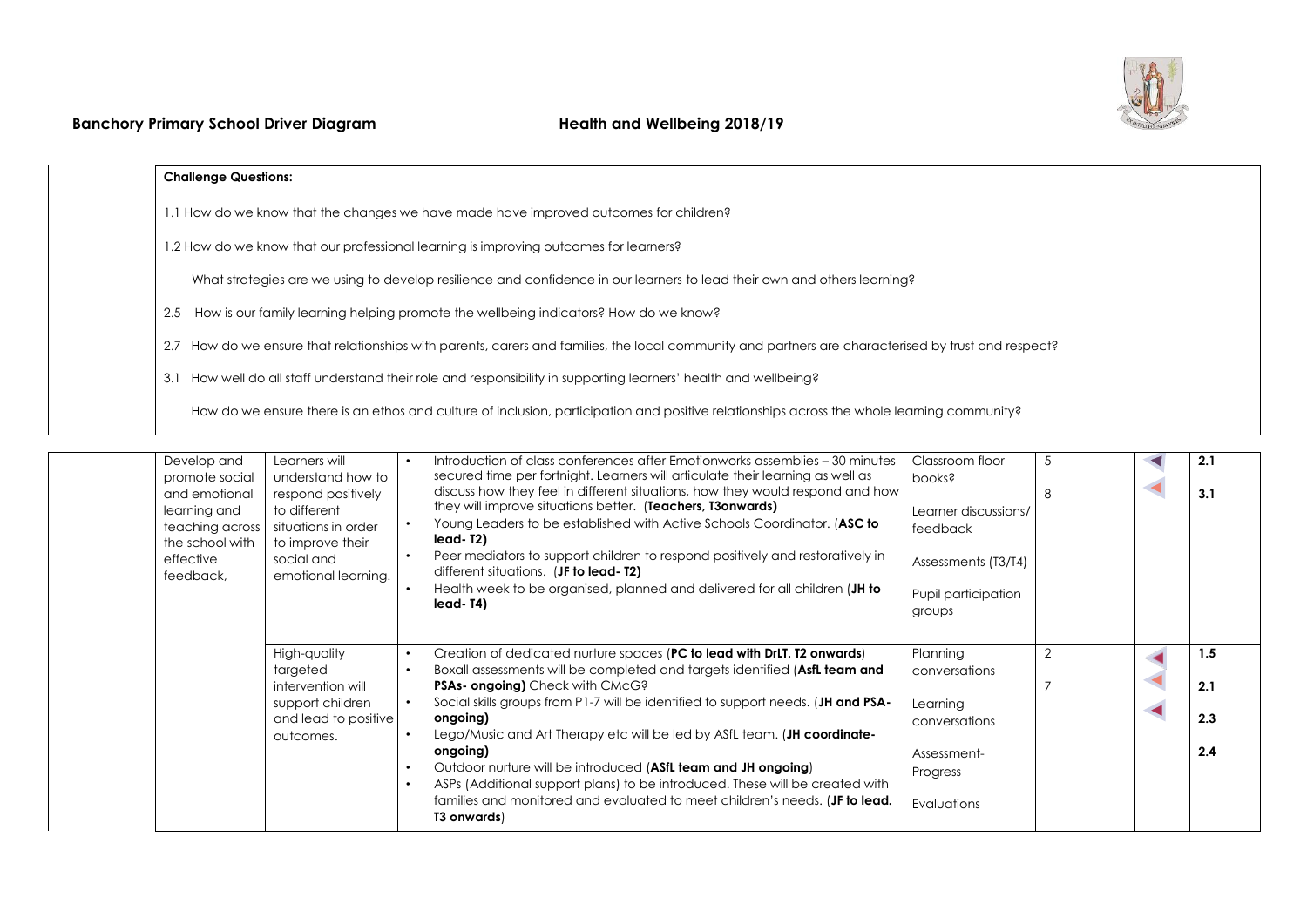

|                                                                                                  | <b>Challenge Questions:</b>                |                                                                                                                                                                    |                                     |                |  |                   |  |
|--------------------------------------------------------------------------------------------------|--------------------------------------------|--------------------------------------------------------------------------------------------------------------------------------------------------------------------|-------------------------------------|----------------|--|-------------------|--|
| 1.5 How effectively do we use our resources to meet the learning needs of all and ensure equity? |                                            |                                                                                                                                                                    |                                     |                |  |                   |  |
|                                                                                                  |                                            | 2.1 How effective are our approaches to support wellbeing (e.g. buddies, mentors, safe areas)? How do you measure the impact of these approaches?                  |                                     |                |  |                   |  |
| 2.3 How well do we use our community and spaces to deliver high-quality outdoor learning?        |                                            |                                                                                                                                                                    |                                     |                |  |                   |  |
| How well do we motivate and engage all learners in all aspects of school life?                   |                                            |                                                                                                                                                                    |                                     |                |  |                   |  |
| 2.4 How well does our curriculum planning meet the needs of different groups of learners?        |                                            |                                                                                                                                                                    |                                     |                |  |                   |  |
|                                                                                                  |                                            | To what extent is our school an inclusive learning environment?                                                                                                    |                                     |                |  |                   |  |
|                                                                                                  |                                            | 3.1 How well do children and young people show consideration for others and demonstrate positive behaviour and relationships?                                      |                                     |                |  |                   |  |
|                                                                                                  |                                            |                                                                                                                                                                    |                                     |                |  |                   |  |
| Data is used<br>effectively to                                                                   | A range of data is<br>used by all staff to | All staff will use data (SIMD, ACES, PEF) to inform practice and support<br>$\bullet$<br>children in class and playground (LL to lead-ongoing)                     | Professional<br>discussions-PDAMs   |                |  | 3.2               |  |
| measure and<br>evaluate the                                                                      | support dialogue<br>about children's       | During RA meetings, Line Managers to provide support and appropriate<br>$\bullet$<br>challenge for teachers' judgement linked to health and wellbeing needs        | Assessments (T1/T4)                 | 3              |  | 2.3               |  |
|                                                                                                  |                                            |                                                                                                                                                                    |                                     |                |  |                   |  |
| impact of<br>learning and to                                                                     | progress and<br>achievement.               | (PEF/ACES). (SLT and teaching staff)                                                                                                                               |                                     | 4              |  | 2.4               |  |
| improve<br>outcomes for                                                                          |                                            |                                                                                                                                                                    |                                     | 5              |  |                   |  |
| learners (know<br>thy impact).                                                                   | Social and<br>emotional learning           | A range of data gathering methodologies will be used to gather baseline<br>$\bullet$<br>and ongoing information about social and emotional wellbeing, eg. Learning | Walkthroughs                        |                |  |                   |  |
|                                                                                                  | will be monitored<br>and evaluated by      | walks, surveys, interviews, focus groups etc (JF to lead-ongoing)<br>BPS Assessments will be completed in T2 and T4 to monitor and evaluate                        | Working group                       | $\overline{4}$ |  |                   |  |
|                                                                                                  | analysing children's<br>progress and       | learners' wellbeing (LL to lead- T2 and T4)                                                                                                                        | <b>Pupil Participation</b><br>group | 8              |  |                   |  |
|                                                                                                  | achievement.                               |                                                                                                                                                                    | Assessments                         |                |  | 1.1<br>3.1<br>3.2 |  |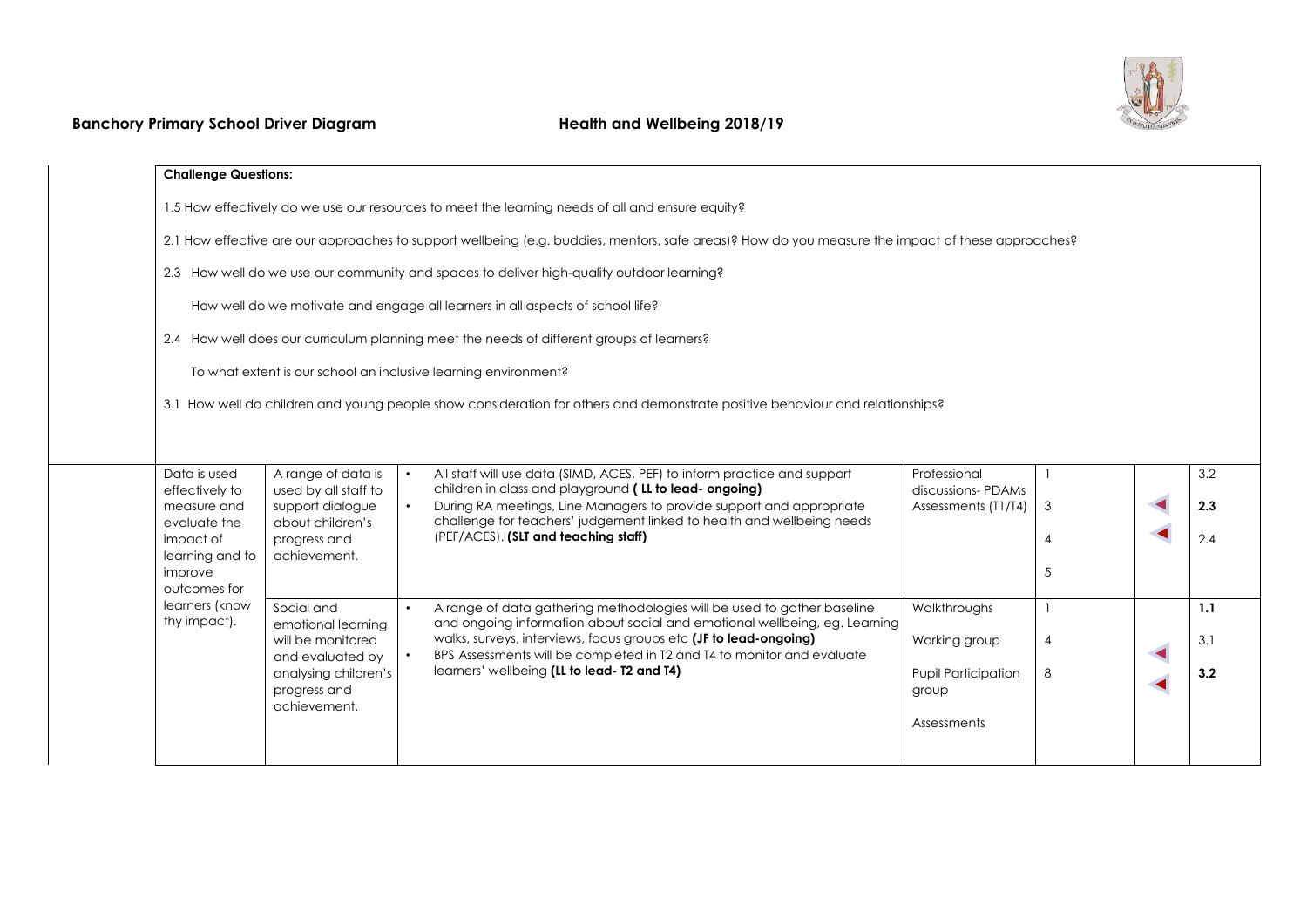

## **Banchory Primary School Driver Diagram Health and Wellbeing 2018/19**

| 1.1 How well have we identified our whole-school, departmental and individual strengths and areas for improvement through self-evaluation?<br>How well do we involve all stakeholders (children, staff, parents and carers, families and partners) in self-evaluation and planning for improvement? |  |
|-----------------------------------------------------------------------------------------------------------------------------------------------------------------------------------------------------------------------------------------------------------------------------------------------------|--|
|                                                                                                                                                                                                                                                                                                     |  |
|                                                                                                                                                                                                                                                                                                     |  |
| 2.3 How well do we make use of a range of valid, reliable and relevant assessment tools and approaches to support the improvement of children and young people's learning?                                                                                                                          |  |
| 3.2 How well is assessment evidence used to inform teacher judgements?                                                                                                                                                                                                                              |  |
| How well are we removing barriers to learning and ensuring equity for all?                                                                                                                                                                                                                          |  |

#### **Visible Learning Mindframes**

These 9 mindframes, "support you to frame the way you think about teaching and learning. They are described in John Hattie's book *Visible Learning* for teachers (2012). Hattie claims that teachers and school leaders who develop these ways of thinking are more likely to have major impacts on student learning." (Taken from *Visible Learning into Action for Teachers Two*)

- 1. I am an evaluator
- 2. I am a change agent
- 3. I talk about learning and not about teaching
- 4. I see assessment as feedback to me
- 5. I engage in dialogue not monologue
- 6. I enjoy the challenge
- 7. I develop positive relationships
- 8. I inform all about the language of learning
- 9. I see learning as hard work